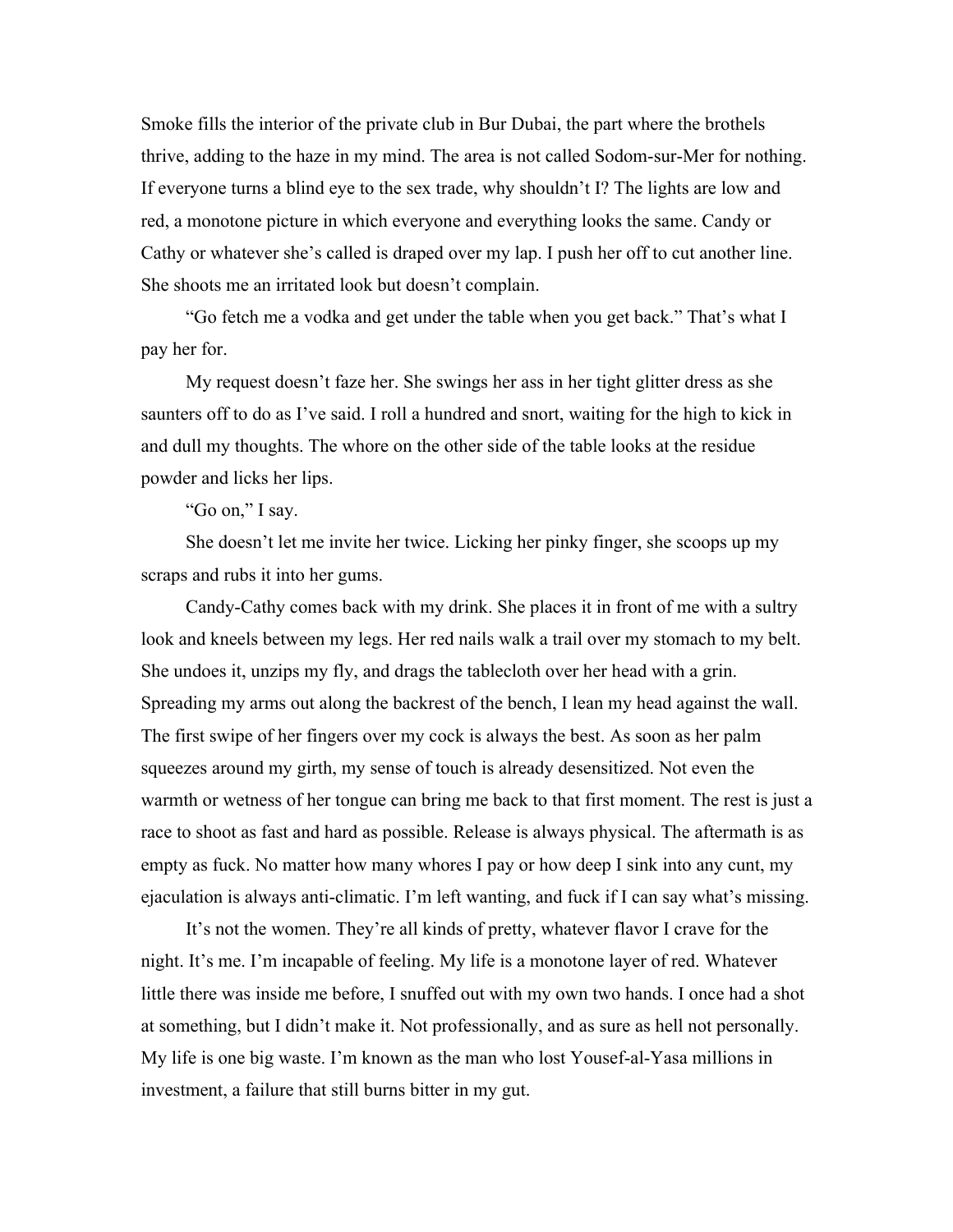"Come, baby," the brunette on the floor mutters.

It's taking too long. My mind isn't on her tongue or her fingers, it's on the disgust in my soul. I need more than a line and a mouth tonight. Shoving her away, I zip myself up and scan the bar until I see the one with the black wig who likes it rough.

C crawls out from under the table. "What's wrong, baby?"

I slap a bill on the table for her effort and down my drink before striding to the bar.

"Private room," I say to the woman with the wig.

She adjusts her bra, and strides ahead of me up the stairs. We take the first room with a door that stands open.

"You want it rough?" she asks in her thick accent.

She knows I do. That's what we always do. She lets me spank her pink and hammer her doggy style until her legs cave out.

"From where are you?"

"Told you already." She smiles. "You don't want to remember."

I walk her backward to the wall until her body hits it with a thump. Adrenalin surges through my veins. My flaccid cock jumps to life. Something drifts to the surface of my feelings, something within my grasp but so damn untouchable. Every time I reach for it, it shifts a little farther into never. She's pretty, even with her wig. I home in on her slanted eyes as I fold my fingers around her neck.

"Yes," she gasps, lifting her chin to give me better access.

I tighten my grip marginally.

"Yes, baby," she mewls. "Just like that. Do it harder."

I give it to her, allowing her just enough air not to choke, but her eyes don't dilate with anticipation or perverse excitement. Her facial expression is a practiced mask. It's swooning and sugary and over the top. She doesn't really want this. It's a job. It's just a show.

I let her go with a shove.

She takes two steps to the side. "What's wrong?"

"Nothing. I changed my mind."

"That's never happened to me before."

"Sorry to be your first. Don't take it personally."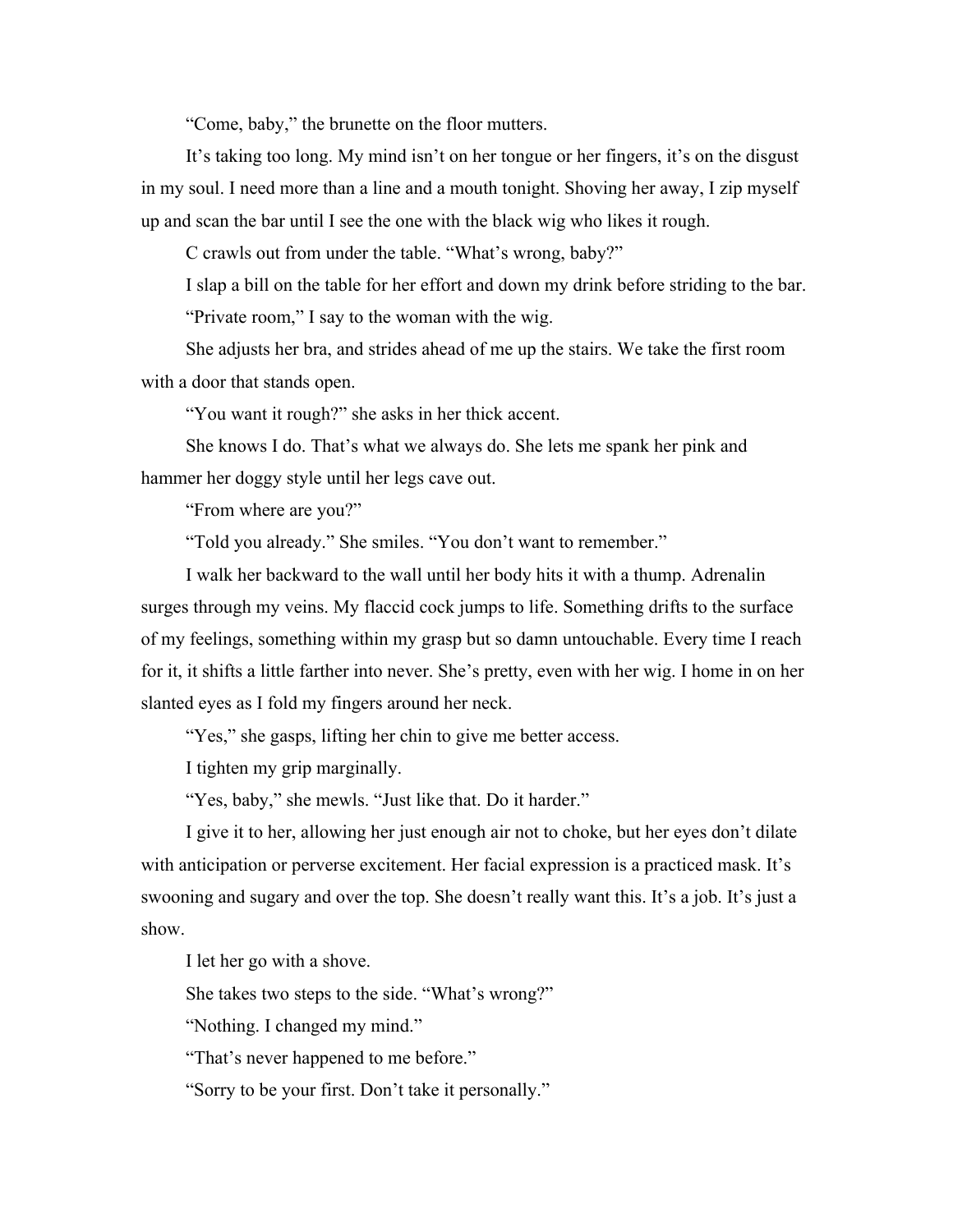"You'll still have to pay for the hour. What do you want me to do?"

Unfastening the top two buttons of my shirt, I sit down on the sofa, the only piece of furniture in the room. "Take a break. Hang around here. Do what the hell ever you want"

She's still contemplating my answer when the door opens and Ahmed enters with a box clutched under his arm. He looks from me to the wig.

"Leave us," he says with a tilt of his head toward the door.

The wig doesn't argue. Behind those round, nerdish glasses and slight body lies a lot of power. He's Yousef-al-Yasa heir, one of the wealthiest men in Dubai, and fuck only knows why he still bothers with me. For all the flak I give him, he's the only true friend I have.

He kicks the door shut. "When was the last time you've been home?"

"That depends on which day it is today."

"It's Sunday."

"Then I guess two days."

He turns over the box and dumps a pack of mail the size of an ant heap on my lap. "Try a week."

I stare at the paper littering my softening dick. Mostly junk mail, holiday brochures, and a few bills. It's no secret I have a regular room at the hotel that hosts the private club. I stay here when the colorful multi-layers of my fancy apartment, the one Ahmed pays for that I don't deserve, get too much.

I pull a packet of cigarettes from my jacket pocket. "Thanks for emptying my mailbox."

He swats the packet away. It flies from my hand and hits the floor. He stares at me with an expression I'm well familiar with. Disappointment.

"You're married," he reminds me, his gaze habitually slipping to my naked ring finger.

"It's not a real marriage."

"It's legal. It's real."

I smirk. "It's not wrong if I'm paying for it." I hold up my hands. "No emotions involved."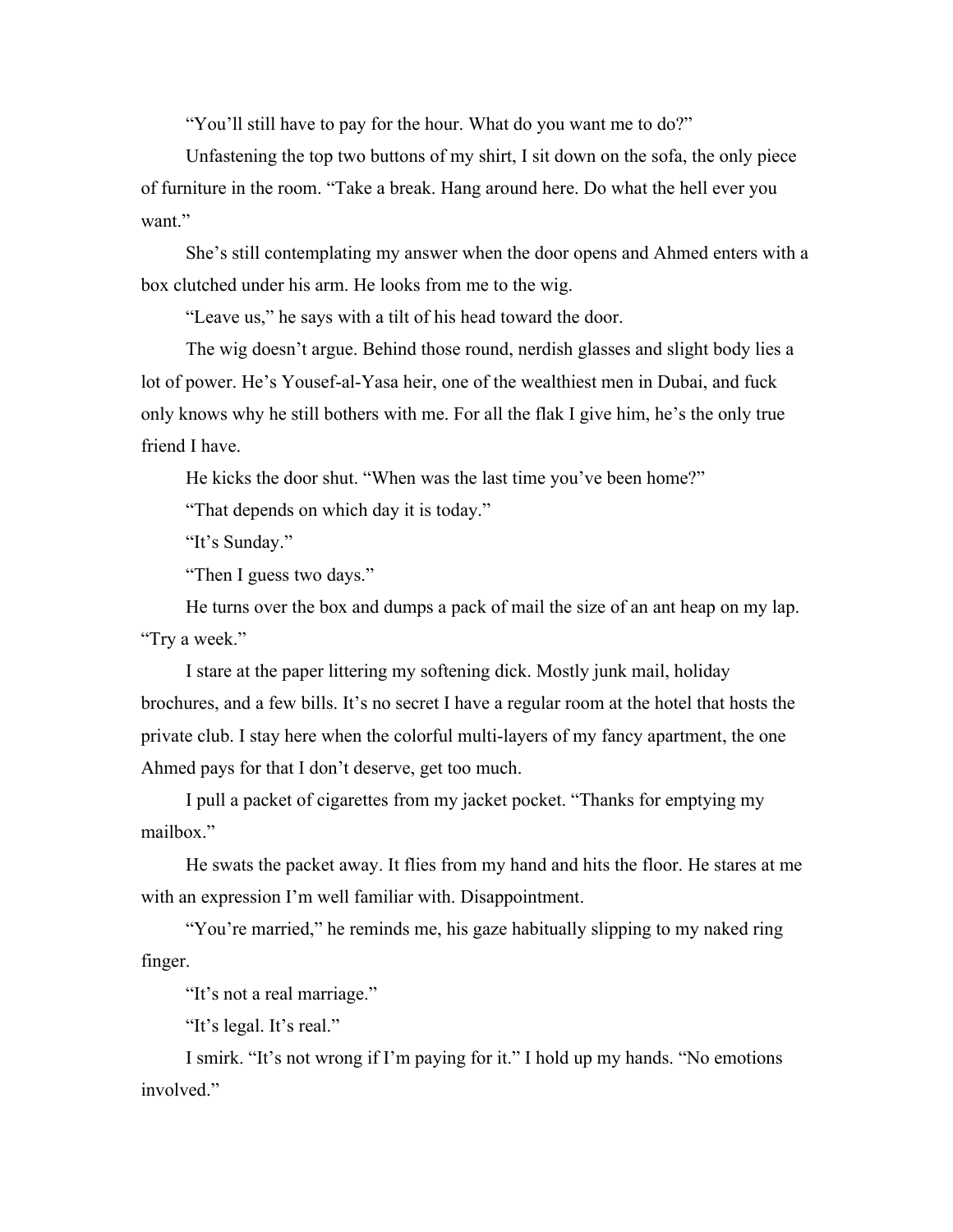"Tell yourself that if it makes you feel better, but you don't fool me with your Idon't-care charade."

"Is there a reason you're here, other than delivering my mail?" No one can accuse me of not being self-destructive. I'm being a bastard, biting the hand that feeds me, but I don't know how to stop.

He takes a white envelope from his inside jacket pocket and throws it on top of the pile in my lap. My gaze shifts down. The cursive handwriting makes me pause. Something flickers in my chest. It reminds me of my grandfather fiddling with the rusted wires of one or the other machine, eliciting a spark that never quite ignited. It's been a year since a letter has arrived. I'm amazed she kept them coming for so long, seeing I never replied to one. I'm about to say I'll add this one to the stash when I notice the broken seal. I flip it over. The flap is torn.

Anger is not a new emotion to me, but it's mostly self-directed. The kind flowing through my veins right now makes me want to break the glasses of the last person on earth who gives a shit.

"You opened my fucking letter?"

"You should read it."

"Don't tell me what to do."

"You should read it."

"You obviously did. What the hell gives you the right?"

"Read the letter, Jake. Then go home and get your life in order. If you decide to come back, do it a free man you so can fuck these women without disrespecting another."

Dropping the box on the sofa next to me, he walks from the room, gently closing the door behind him. It's the last part that gets to me. A free man.

Alone, I don't have a choice but to face myself. There's no one to play the jerk for. There's no Ahmed I can use as a punching bag by throwing his kindness back in his face. In the privacy of a fuck room smelling of sex, there's no excuse to not admit the truth. My attempts at sabotaging Ahmed's friendship is a way of avoiding my own disappointment, not his. One day he'll realize like everyone else what a piece of shit I am, and that he's wasting his time.

I flick the pristine envelope over and back, over and back. Alone in a room with